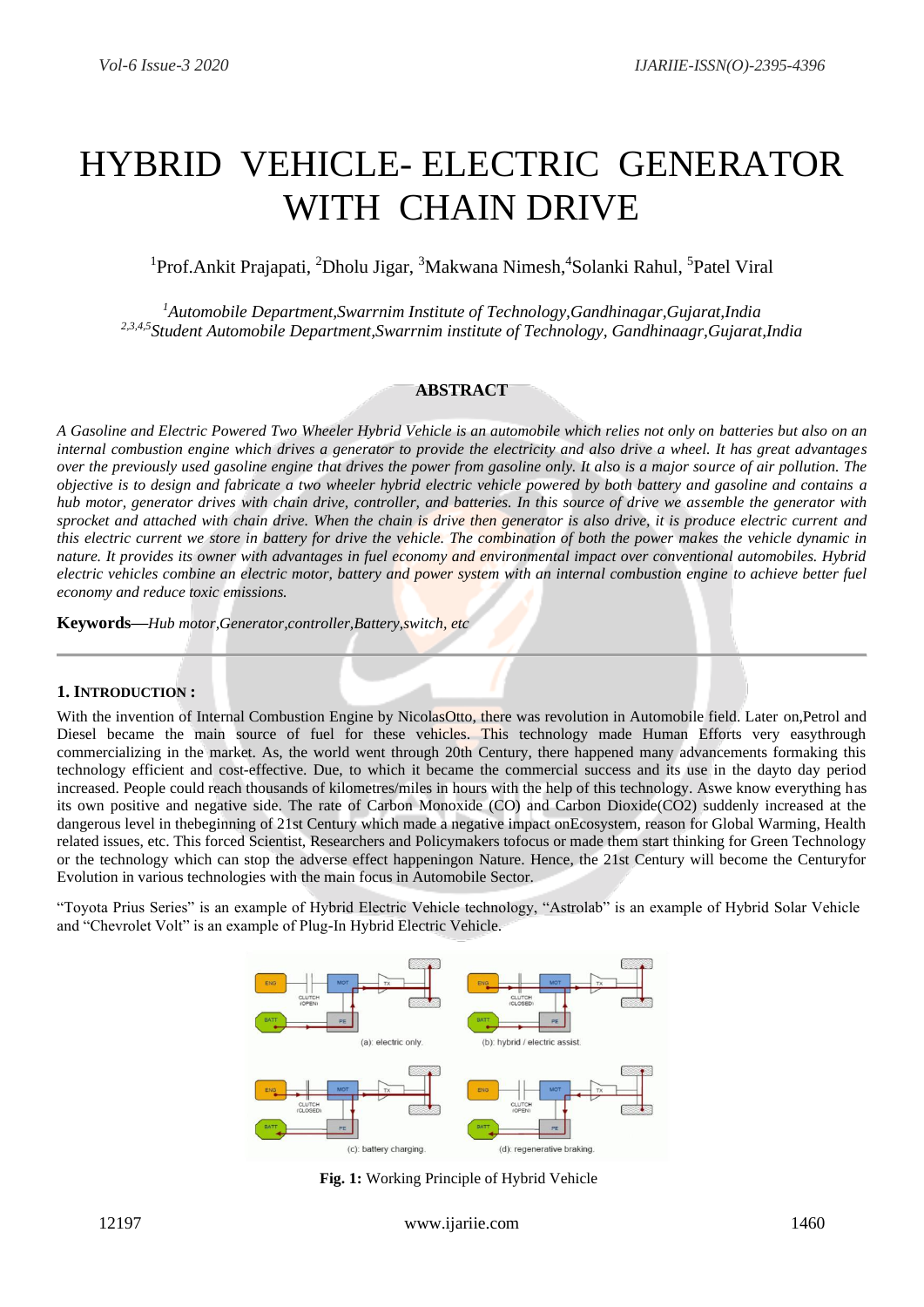Regenerative braking is an energy recovery mechanism which slows down a vehicle by converting its kinetic energy into another form, normally into electrical energy, which can be used immediately or stored until needed in high voltage batteries. The electric motor is operated in reverse during braking or coasting, acting as generator. The rotors of electric traction motor are coupled with wheels, they experience opposing torque as current is induced in the motor coils. [12] The wheels transfer kinetic energy via drivetrain to generator. At the same time, generator resistance produced from the electricity created, slows the vehicle. When more braking torque is required than the generator alone can provide, additional braking is accomplished by friction brakes.

### **2. EASE OF USE**

In this system for electrical output we are going to use lithium iron battery. And for power output hub motor will be assemble on real wheel of bike. When we are taking drive from the engine at the same time our hub motor will work as generator and charges the battery.



The electric drive train

(Arrows denote energy flow)

Fig. 2: Flow of energy within Mechanical &a electric drive train

## **BACKGROUND OF THE INVENTION**

In the modern developing world, automobiles play a vital important role in the human need as its usage is increasing day by day. It has many highlighting benefits but it's also a major contributor towards the air pollution.

Researchers are developing methodologies to solve these issues to make it smoother in our day to usage. In spite of recent efforts to improve fuel efficiency and minimize poisonous emissions in cars, levels of automotive emissions have increased consistently in the past two decades. For conservation of fossil fuels for future and enhancing the efficiency of vehicle an electric vehicle can be a major breakthrough.

A hybrid vehicle tackles these issues by combining the advantages of both the frameworks and uses both the control power sources at their efficient conditions. It has greatadvantages over the previously used conventional internal combustion engine that drives the power from fossil fuels only which is one of the major sources of air pollution.

However, there is a need to overcome these issues and our present invention overcomes the above said drawbacks eventually.

# **DESIGN DISCRIPTION.**



**Fig. 3:** Series-Parallel Hybrid Structure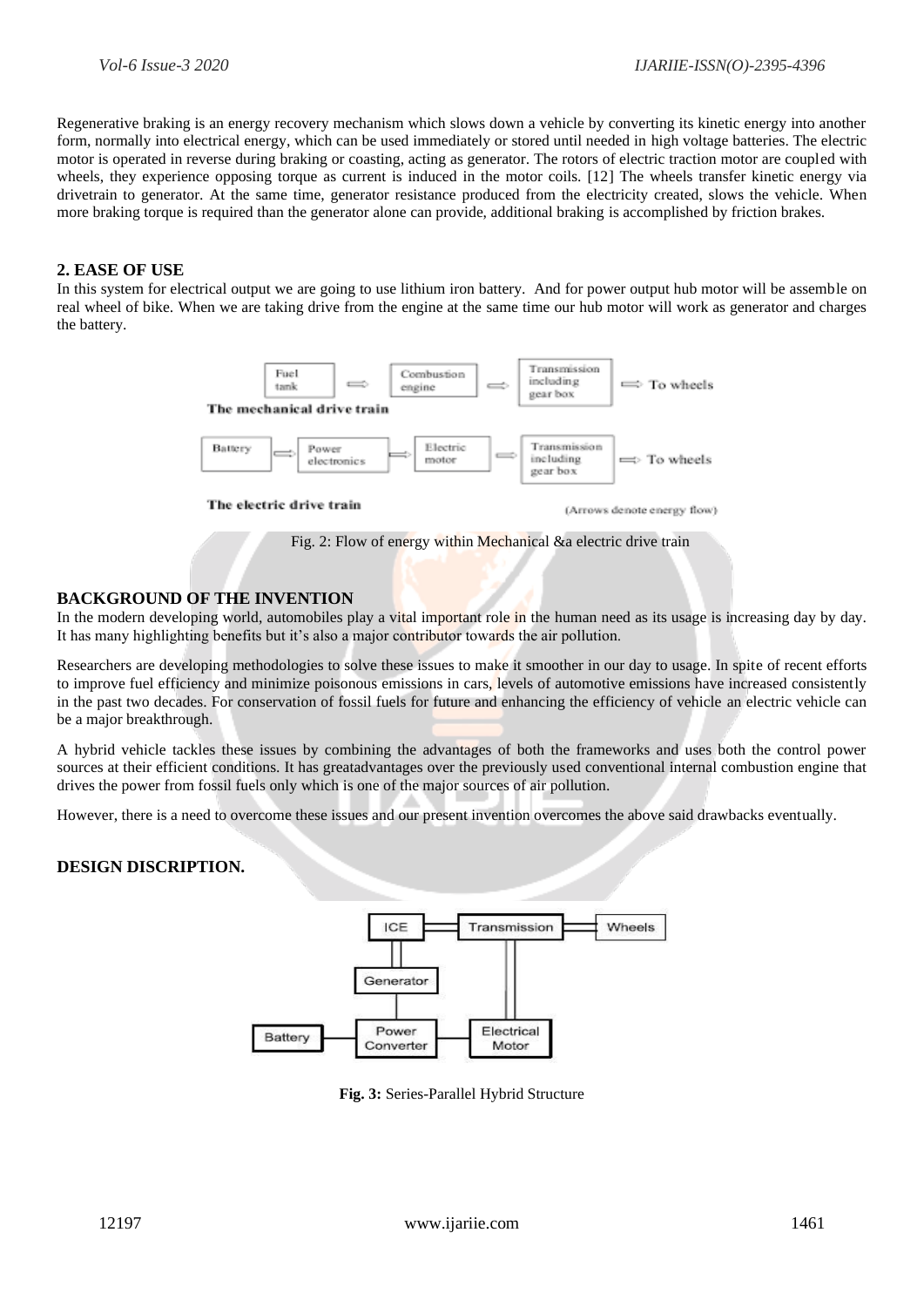

**Fig. 4:** On & Off Vehicle With Main Switch

Other features and advantages of the present invention will become apparent from the detailed description of the invention which follows, when considered in light of the accompanying drawings in which:

Fig 3 and Fig 4 is a block diagram showing the working mechanism between petrol engine and battery with the main switch on/off as intermediate. Referring to the Fig 5 wherein the engine is connected with petrol/fuel tank and the main switch. Then main switch controls the power on and off button of the battery. When the engine is in running condition, during that time the main switch power supply will be in off condition mode and during that time generator converts

the mechanical power to electrical power and it will be stored in our battery.

When we switch OFF the engine then we can switch ON the main switch for electrical operation after switching the system then that time battery pass the electric current to controller and then it passes to hub motor then vehicle runs on battery, hub motor, and controller.

# **DETAILED DESCRIPTION OF THE INVENTION**

The principles of operation, design configurations and evaluation values in these non-limiting examples can be varied and are merely cited to illustrate at least one embodiment of the invention, without limiting the scope thereof.

The embodiments will be described in detail with corresponding marked references to the drawings, in which the illustrative components of the invention are outlined. The embodiments disclosed herein can be expressed in different forms and should not be considered as limited to the listed embodiments in the disclosed invention. The various embodiments outlined in the subsequent sections are construed such that it provides a complete and a thorough understanding of the disclosed invention, by clearly describing the scope of the invention, for those skilled in the art.

The hub motor electromagnetic fields are supplied to the stationary windings of the motor. The outer part of the motor follows, or tries to follow, those fields, turning the attached wheel. In a brushed motor, energy is transferred by brushes contacting the rotating shaft of the motor. Energy is transferred in a brushless motor electronically, eliminating physical contact between stationary and moving parts.

A hub motor typically is designed in one of three configurations. Considered least practical is an axial-flux motor, where the stator windings are typically sandwiched between sets of magnets. The other two configurations are both radial designs with the motormagnets bonded to the rotor; in one, the inner rotation motor, the rotor sits inside the stator, as in a conventional motor. In the other, the outer-rotation motor, the rotor sits outside the stator and rotates around it. The application of hub motors in vehicular uses is still evolving, and neither configuration has become standard.

Electric motors have their greatest torque at startup, making them ideal for vehicles as they need the most torque at startup too. The PLDC GENERATOR HUBMOTOR's Voltage is 72v, Watt- 2000w and its carrying capacity is 300kgs.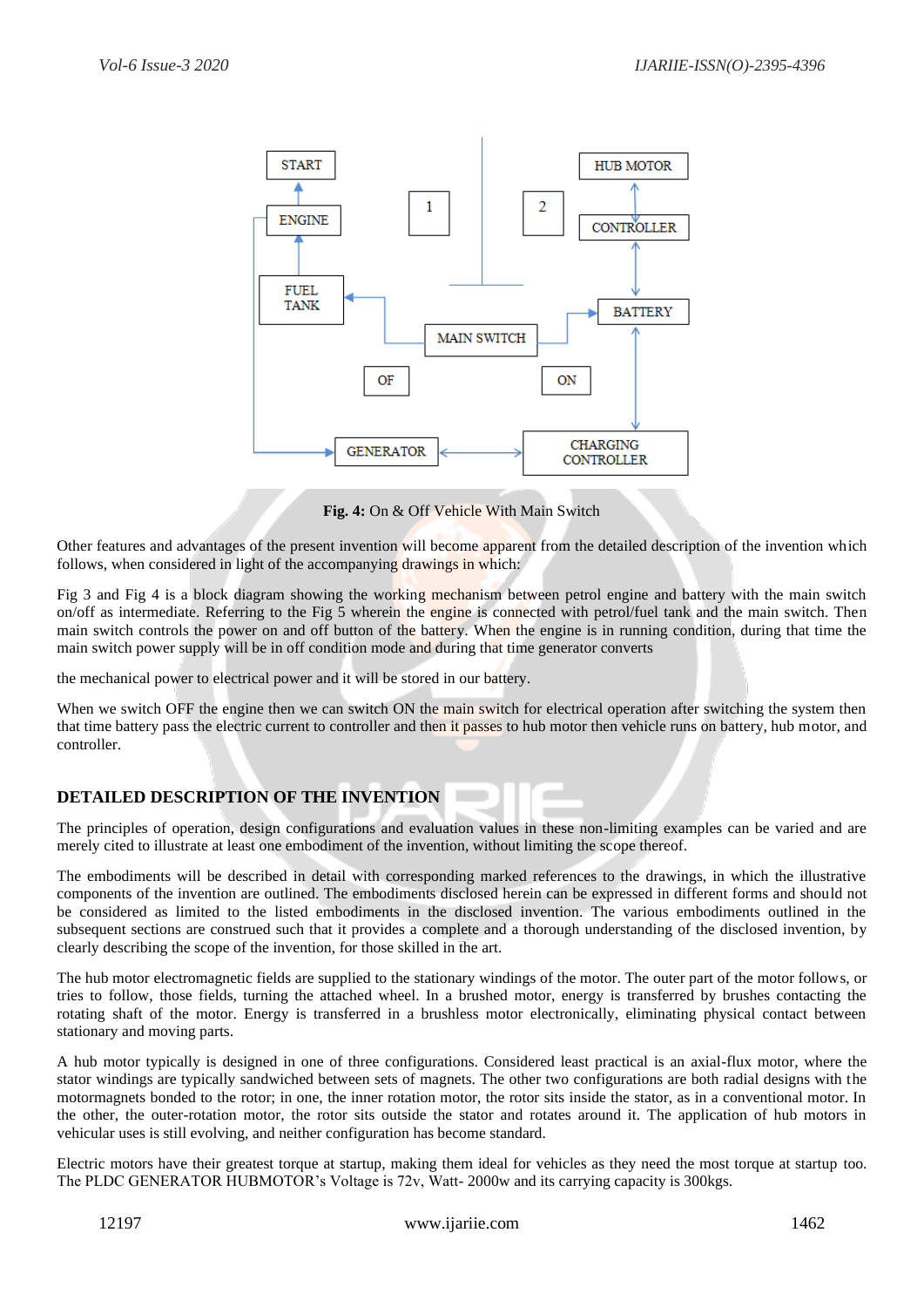The Generator is a 13 tooth 5mm belt sprocket with base. The mounting bracket is a 4-bolt bracket (threaded M6) on the base of the motor. This motor is capable of rotation in either the clockwise or counter clockwise direction by just reversing the battery polarity to the motor and it can be speed controlled

The Voltage is 72VDC, and the motor type is brush, whereas the Output is 1000 Watts

Sprocket is 11 tooth (when it is applied to a T8F chain), 72 V & 1000W, and the Torque is 2.56n.m with No of load speed is 3350 rpm.

The battery used for the inventions is lithium batteries. The lithium batteries should be charged in three stages, which are constant-current charge, topping charge and float charge. The constant-current charge applies the bulk of the charge and takes up roughly half of the required charge time; the topping charge continues at a lower charge current and provides saturation, and the float charge compensates for the loss caused by self-discharge. The ratings are 72V-30AH Batteries which are Sealed and maintenance free lithium battery with nominal voltage of 72 Volts complete Bank.

The brushless motor controller rated voltage is 72 volts rated power of 1500 watts phase angle: self-study throttle voltage: 1.1- 4.2v brake level: high/low under voltage protection of 42 volts  $\pm$  0.5v 3 phase 60 or 120brushless motor. The Operating conditions are -40~80 c size: 24.5x8.7x4.3cm fitment which is suitable for electric bicycle & scooter, mechanical or electric forklift etc.

The Rated power is 250-4000w during the brushless motor controller the vehicle will automatically stop during the release of the accelerator handle. The Power assistant is needed during when starting on the hill stations.

The Switch & Throttle is made up of Aluminium Alloy and Rubber, it Weights approx. 170g and Wire Length of approx. 2m / 78.7". The key switch type is Compatible with Suitable for 12V-99V Electric Bicycle Fitment for 22.2mm diameter handle. The Working Voltage is Throttle DC0.8-4.2V, battery level indicator, 12-84V automatically identifies. The Application for any battery such as lithium battery, lead-acid battery can be used. It is Compatible with Universal throttle for electric bike, scooter, tricycle, and other electric vehicle etc.

As per all components for this hybrid vehicle;

- i. bldchubmotor;
- ii. generator;
- iii. battery;
- iv. controller;
- v. switch & throttle;

# ➢ **DESIGN SPECIFICATION**

#### **1. BLDC HUBMOTOR**

**Voltage**-72v

**Watt**-2000w

**Carring capacity**- 300kgs

#### **2. GENERATOR**

**Voltage**: 72VDC

**Type**: Brush **Output**: 1000 Watts

**Sprocket**: 11 tooth (apply to a T8F chain)

It's have a 72 V & 1000W

**Torque** 2.56n.m

**No load speed**: 3350 rpm.

**Sprocket**: 11 tooth

#### **3. BATTERY**

**RATINGS**: 72V-30AH Batteries